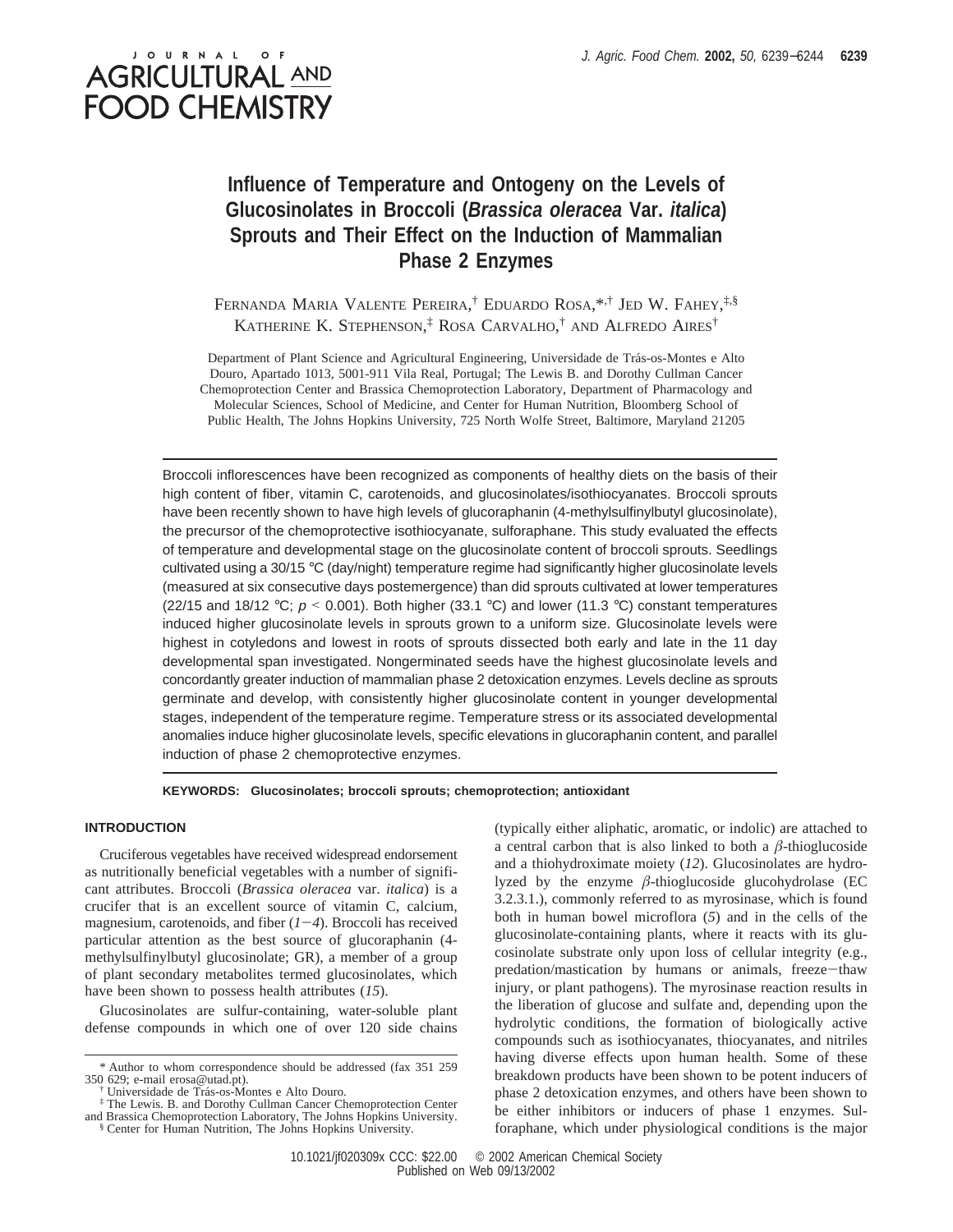myrosinase breakdown product from glucoraphanin, is one of the most potent naturally occurring inducers of phase 2 enzymes (*6*-*8*). A recent study (*9*) reported a maximum content of 2.85 mmol $\cdot$ 100 g DW<sup>-1</sup> of glucoraphanin within a group of 11 broccoli cultivars, the highest values thus far reported from mature broccoli. Broccoli sprouts, however, are the most potent dietary source of glucoraphanin, exceeding that of mature broccoli (*8*, *10*, *11*). Climatic conditions have been reported to have a significant influence on glucosinolate levels [see the review by Rosa et al. (*12*)]. Whereas soil temperatures of 15- 20 °C are reported to be optimal for growth and germination of broccoli (*13*), supraoptimal temperatures have been reported to induce increases in cabbage seedling glucosinolates (*14*). Plant organ and plant developmental stage (climate dependent) also have a significant influence on glucosinolate levels and on the relative distribution of individual glucosinolates [see reviews by Rosa et al. (*12*) and Fahey et al. (*14*)].

This study evaluated the influence of temperature on the levels of total and individual glucosinolates such as glucoraphanin in broccoli sprouts. These effects were examined over the period of early development in order to elucidate the effects of temperature and harvest time on glucoraphanin production. An overview of broccoli sprout glucosinolate profiles in a representative sampling of available cultivars is presented. The relative contribution of plant organs (e.g., hypocotyls, cotyledon, radicle/root, and seed coat) to overall glucosinolate content was assessed at two points in sprout development for one of these cultivars. Although experiments were conducted at two different institutions, using different experimental systems and glucosinolate detection methodology, the results presented herein are consistent and complementary, and we have thus presented them in parallel. One set of experiments addresses the mode of sprout growth and range of temperature conditions that could be used in home and commercial broccoli sprout growing facilities. The second set of conditions more closely mimics environmental conditions to be encountered by seeds sown for broccoli production in a greenhouse or field situation.

#### **MATERIALS AND METHODS**

**Plant Cultivation and Harvest.** The two different methods of growth and harvest used herein approximate the two predominant styles of green sprout production. In most of Europe and in the United States, consumers of sprouts prefer younger sprouts that are typically grown in a rotating drum to produce short, curled sprouts with minimal root development and no root hairs (in particular, this is true for broccoli and alfalfa sprouts). The Japanese, and some Europeans, prefer older sprouts (in particular, Kaiware-daikon), which are typically grown in a tray. Alternatively, they are grown directly in small plastic cups and are "harvested" by the consumer after purchase, by cutting off the matted root mass and eating the "above-ground" (e.g., hypocotyls and cotyledon) portion of the sprouts. On these older sprouts, the roots are quite fibrous and unpalatable.

*Older Sprouts*. Untreated broccoli seeds (cv. Marathon) obtained from Sakata Seed Corp. (Yokohama, Japan) were sown under 2 cm of rockwool (Grodan, Roermond, The Netherlands) placed in 14 cm Petri dishes and watered. They were maintained in a Conviron E15 growth chamber under a 14 h day/10 h night photoperiod with 220  $\mu$ mol m<sup>-2</sup>  $s^{-1}$  of photosynthetically active radiation supplied from five fluorescent tubes (Osram Sylvania, Inc., Danvers, MA) under one of three temperature regimes: 30/15, 22/15, or 18/12 °C day/night. Four replicates per treatment were evaluated. Sprouts were harvested for glucosinolate determination at 6 days postsowing and for five consecutive days (sprout age  $= 6, 7, 8, 9, 10,$  and 11 days), by cutting at the rockwool level, homogenizing in liquid nitrogen, and freeze-drying.

*Younger Sprouts*. Untreated broccoli seeds (cultivars DeCicco, Emerald City, Everest, Green Comet, Mariner, Packman, and Saga)

were purchased from Johnny's Select Seeds (Albion, ME) and Penn State Seed Co. (Dallas, PA). Seeds were surface sterilized by soaking for 15 min in 50% Clorox bleach (2.13% sodium hypochlorite), rinsed exhaustively with sterile distilled water, and sown onto sterile, semisolid Bacto agar (Difco Laboratories, Detroit, MI) prepared using only distilled water and poured to a depth of ∼2 cm. Growing containers (15 cm Petri plates or  $31 \times 37$  cm plastic trays) were incubated in a plant growth chamber (Percival Inc., Boone, IA) providing 200  $\mu$ mol  $m^{-2}$  s<sup>-1</sup> of photosynthetically active radiation supplied from cool-white fluorescent tubes (Osram Sylvania, Inc.) either continuously or with a day/night cycle. Temperature extremes (11 and 33  $^{\circ}$ C), as well as three intermediate temperatures (16, 21.5, and 29 °C) were chosen to bracket the range of temperatures under which one could expect reasonable germination and growth of broccoli seeds. Harvesting was performed by gently pulling the entire sprout (including roots) from the agar and rapidly blotting, weighing, and plunging the sprout into a cold  $(-50$ °C) mixture of equal parts of acetonitrile, dimethyl sulfoxide, and dimethylformamide ("triple solvent"), which was followed by homogenization as detailed by Fahey et al.*.* (*10*). Germination was scored by counting the percentage of seeds with radicle emergence. Both 100 sprout/seed weights and hypocotyl lengths were also determined. In a separate experiment with only broccoli cv. Saga, sprout organs (cotyledon, hypocotyls, radicle/root, and seed coat) were dissected from 20 sprouts grown as described above, at 22.5 °C with a 16/8 h photoperiod, and immediately plunged into a cold triple-solvent mixture, and homogenized and extracted as described in Fahey et al. (*10*) for bioassay of quinone reductase inducer potential (QRIP).

**Glucosinolate Analyses.** *Older Sprouts.* The freeze-dried material was reduced to a fine powder, and 200 mg aliquots were extracted by adding ∼3 mL of boiling 90% methanol plus 200 *µ*L of benzyl glucosinolate as an internal standard. After 2 min of boiling, a procedure that simultaneously inactivates myrosinase, extracts were centrifuged and the residue was re-extracted twice with boiling 70% methanol (3 mL). Extracts were combined to give a final volume of 10 mL, and a 2.5 mL aliquot was evaporated to dryness and taken up in 2.5 mL of water. Two milliliters was applied to a small DEAE-Sephadex A 25 column (150 mm), and the adsorbed glucosinolate was desulfated as described by Heaney and Fenwick (*16*). Desulfoglucosinolates were eluted with water and analyzed by high-performance liquid chromatography (HPLC) as described by Spinks et al. (*17*). Glucosinolate concentration was expressed in relation to freeze-dried weight (DW), and moisture content of the sprouts ranged from ∼80.1 to 89.2% moisture at 4 and 9 days postsowing, respectively.

*Younger Sprouts.* Glucosinolate extracts were made by homogenizing sprouts in cold triple solvent (*10*) using a Polytron homogenizer (Brinkman Instruments, Westbury, NY) at half-speed for 3 min. Extracts were diluted 200-fold into microtiter plates for bioassay as described in Fahey et al. (*10*) and Prochaska and Santamaria (*18*) or analyzed by paired ion HPLC according to the methods of Prestera et al. (*19*). Confirmation of glucosinolate identities was performed on certain samples using a complementary protocol for HPLC of intact glucosinolates (*20*).

*Reagents.* All reagents used were of analytical or HPLC grade. Benzyl glucosinolate was kindly offered by Dr. Renato Iori (Istituto Sperimentale Colture Industriali, Bologna, Italy); other glucosinolate standards used for HPLC were isolated and identified according to published methods (*10*, *19*, *20*).

*Statistics.* Statistical analyses were performed using SuperANOVA v. 1.11 (Abacus Concepts Inc., Berkeley, CA) software.

#### **RESULTS AND DISCUSSION**

Early sprout growth (up to ∼25 mg/sprout) was most rapid in the temperature range in which broccoli sprouts are already being grown commercially (20-<sup>28</sup> °C) (**Figure 1**). Growth was dramatically affected by temperature in a predictable fashion (e.g., it was fastest at "optimal" moderate temperatures and fell off dramatically at temperatures both below and above this range). Thus, it took almost 10 days at 11.3 °C to achieve the same growth increment (25 mg of FW) that was achieved in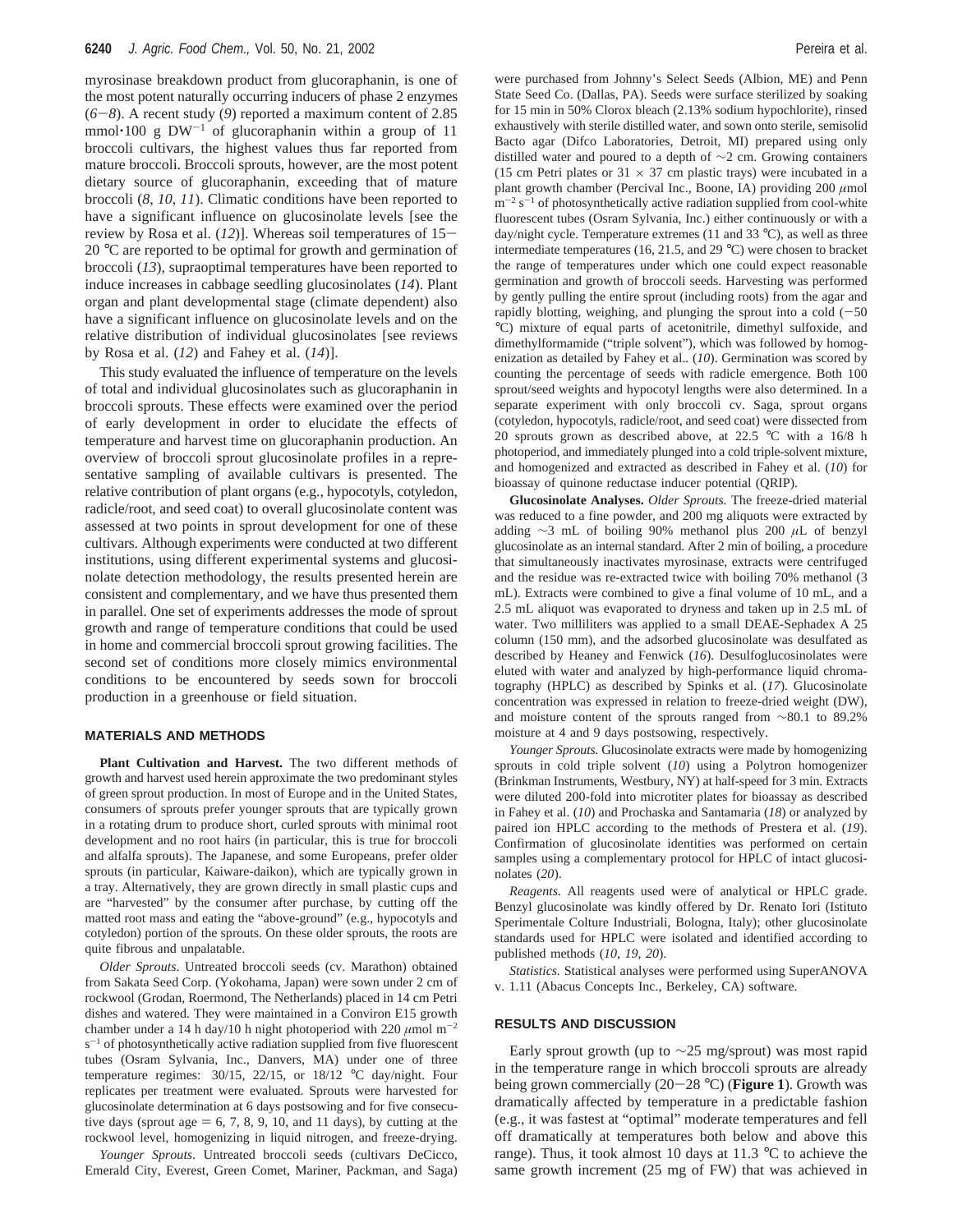Table 1. Glucosinolate Content in Broccoli Sprouts Grown under Three Day/Night Temperature Regimes (30/15, 22/15, and 18/12 °C), throughout 6 Consecutive Days Postsowing

| temp regime,<br>day/night |                 | qlucosinolates content <sup>a</sup> [ $\pm$ SD, $\mu$ mol·g <sup>-1</sup> of DW (FW in parentheses)] |              |                                     |              |                                       |     |                                    |              |                                    |              |                                    |                                      |              |  |
|---------------------------|-----------------|------------------------------------------------------------------------------------------------------|--------------|-------------------------------------|--------------|---------------------------------------|-----|------------------------------------|--------------|------------------------------------|--------------|------------------------------------|--------------------------------------|--------------|--|
| $(^{\circ}C)$             | day             | GI                                                                                                   |              | GR                                  |              | 40HGB                                 |     | GE                                 |              | GB                                 |              | GN                                 | totals                               |              |  |
| 30/15                     | 6               | $18.1 \pm 0.68$<br>$(2.2 \pm 0.10)$                                                                  | a            | $49.5 \pm 1.94$<br>$(5.7 \pm 0.30)$ | a            | $3.9 \pm 0.33$<br>$(0.5 \pm 0.10)$    | a   | $5.3 \pm 0.25$<br>$(0.7 \pm 0.03)$ | a            | $2.6 \pm 0.27$<br>$(0.3 \pm 0.04)$ | a            | $2.2 \pm 0.07$<br>$(0.3 \pm 0.01)$ | $81.7 \pm 3.29$<br>$(9.7 \pm 0.50)$  | a            |  |
|                           | 7               | $14.4 \pm 0.18$<br>$(1.6 \pm 0.02)$                                                                  | $\mathbf b$  | $40.6 \pm 0.45$<br>$(4.4 \pm 0.10)$ | b            | $3.0 \pm 0.37$<br>$(0.3 \pm 0.04)$    | b   | $3.9 \pm 0.19$<br>$(0.4 \pm 0.02)$ | b            | $3.1 \pm 0.12$<br>$(0.4 \pm 0.01)$ | a            | $2.1 \pm 0.17$<br>$(0.2 \pm 0.02)$ | $67.1 \pm 0.80$<br>$(7.4 \pm 0.10)$  | b            |  |
|                           | 8               | $12.9 \pm 0.42$<br>$(1.4 \pm 0.03)$                                                                  | bc.          | $35.8 \pm 1.11$<br>$(3.8 \pm 0.10)$ | $\mathsf{b}$ | $2.5 \pm 0.06$<br>$(0.3 \pm 0.00)$    | C   | $3.3 \pm 0.17$<br>$(0.4 \pm 0.01)$ | $\mathbf b$  | $2.6 \pm 0.19$<br>$(0.3 \pm 0.02)$ | a            | $2.4 \pm 0.06$<br>$(0.3 \pm 0.01)$ | $59.5 \pm 1.7$<br>$(6.4 \pm 0.10)$   | bc           |  |
|                           | 9               | $10.9 \pm 0.11$<br>$(1.2 \pm 0.10)$                                                                  | cd           | $29.8 \pm 2.82$<br>$(3.2 \pm 0.30)$ | $\mathsf{C}$ | $2.0 \pm 0.17$<br>$(0.2 \pm 0.02)$    | de  | $2.5 \pm 0.17$<br>$(0.3 \pm 0.02)$ | $\mathsf{C}$ | $2.3 \pm 0.12$<br>$(0.3 \pm 0.01)$ | a            | $2.3 \pm 0.08$<br>$(0.3 \pm 0.01)$ | $49.6 \pm 4.36$<br>$(5.4 \pm 0.50)$  | cd           |  |
|                           | 10 <sup>°</sup> | $9.8 \pm 0.62$<br>$(1.2 \pm 0.10)$                                                                   | de           | $27.2 \pm 1.58$<br>$(3.1 \pm 0.20)$ | cd           | $1.7 \pm 0.13$<br>$(0.2 \pm 0.02)$    | е   | $2.1 \pm 0.21$<br>$(0.3 \pm 0.02)$ | $\mathsf C$  | $2.2 \pm 0.11$<br>$(0.3 \pm 0.02)$ | a            | $2.4 \pm 0.11$<br>$(0.3 \pm 0.01)$ | $45.3 \pm 2.56$<br>$(5.3 \pm 0.30)$  | de           |  |
|                           | 11              | $7.8 \pm 0.78$<br>$(1.0 \pm 0.10)$                                                                   | e            | $21.9 \pm 1.98$<br>$(2.6 \pm 0.20)$ | d            | $1.1 \pm 0.15$<br>$(0.1 \pm 0.02)$    | f   | $1.3 \pm 0.20$<br>$(0.2 \pm 0.02)$ | d            | $2.1 \pm 0.07$<br>$(0.3 \pm 0.01)$ | a            | $1.8 \pm 0.14$<br>$(0.2 \pm 0.02)$ | $36.1 \pm 3.02$<br>$(4.4 \pm 0.40)$  | $\mathbf{e}$ |  |
| 22/15                     | 6               | $15.7 \pm 2.00$<br>$(2.2 \pm 0.30)$                                                                  | a            | $43.3 \pm 5.12$<br>$(5.7 \pm 0.70)$ | a            | $1.0 \pm 0.29$<br>$(0.1 \pm 0.04)$    | a   | $3.5 \pm 0.63$<br>$(0.5 \pm 0.10)$ | a            | $3.7 \pm 0.57$<br>$(0.5 \pm 0.10)$ | a            | $2.5 \pm 0.47$<br>$(0.3 \pm 0.10)$ | $69.8 \pm 9.06$<br>$(9.4 \pm 1.20)$  | a            |  |
|                           | 7               | $15.9 \pm 0.18$<br>$(2.1 \pm 0.02)$                                                                  | a            | $43.7 \pm 0.50$<br>$(5.5 \pm 0.10)$ | a            | $1.2 \pm 0.03$<br>$(0.2 \pm 0.00)$    | a   | $3.5 \pm 0.10$<br>$(0.5 \pm 0.01)$ | a            | $4.8 \pm 0.28$<br>$(0.7 \pm 0.03)$ | $\mathsf{b}$ | $2.9 \pm 0.15$<br>$(0.4 \pm 0.03)$ | $72.1 \pm 8.89$<br>$(9.3 \pm 0.10)$  | a            |  |
|                           | 8               | $8.4 \pm 1.31$<br>$(1.3 \pm 0.10)$                                                                   | $\mathsf{b}$ | $23.6 \pm 3.61$<br>$(3.4 \pm 0.30)$ | b            | $0.6 \pm 0.22$<br>$(0.1 \pm 0.03)$    | ab  | $1.5 \pm 0.24$<br>$(0.2 \pm 0.03)$ | b            | $2.6 \pm 0.59$<br>$(0.4 \pm 0.10)$ | $\mathsf{C}$ | $2.4 \pm 0.43$<br>$(0.4 \pm 0.10)$ | $39.2 \pm 6.14$<br>$(5.7 \pm 0.60)$  | b            |  |
|                           | 9               | $7.6 \pm 0.93$<br>$(1.2 \pm 0.10)$                                                                   | bc.          | $22.1 \pm 2.34$<br>$(3.2 \pm 0.30)$ | bc.          | $0.9 \pm 0.14$<br>$(0.1 \pm 0.02)$    | abc | $1.2 \pm 0.18$<br>$(0.2 \pm 0.03)$ | bc.          | $2.3 \pm 0.47$<br>$(0.4 \pm 0.10)$ | C.           | $2.3 \pm 0.46$<br>$(0.4 \pm 0.10)$ | $36.7 \pm 4.43$<br>$(5.5 \pm 0.60)$  | bc           |  |
|                           | 10 <sup>°</sup> | $7.3 \pm 0.26$<br>$(1.1 \pm 0.03)$                                                                   | bc           | $21.0 \pm 0.63$<br>$(3.1 \pm 0.10)$ | bc           | $1.2 \pm 0.07$<br>$(0.2 \pm 0.01)$    | ac  | $1.0 \pm 0.03$<br>$(0.2 \pm 0.01)$ | bc           | $2.7 \pm 0.21$<br>$(0.4 \pm 0.04)$ | $\mathsf{C}$ | $2.3 \pm 0.26$<br>$(0.4 \pm 0.05)$ | $35.5 \pm 1.21$<br>$(5.4 \pm 0.20)$  | bc           |  |
|                           | 11              | $5.9 \pm 0.51$<br>$(1.0 \pm 0.10)$                                                                   | $\mathsf{C}$ | $17.4 \pm 1.51$<br>$(2.7 \pm 0.20)$ | $\mathsf{C}$ | $0.9 \pm 0.07$<br>$(0.1 \pm 0.01)$    | abc | $0.7 \pm 0.10$<br>$(0.1 \pm 0.02)$ | $\mathsf{C}$ | $2.2 \pm 0.30$<br>$(0.4 \pm 0.05)$ | $\mathsf{C}$ | $2.1 \pm 0.27$<br>$(0.3 \pm 0.04)$ | $29.2 \pm 2.67$<br>$(4.6 \pm 0.40)$  | $\mathsf C$  |  |
| 18/12                     | 6               | $14.0 \pm 0.44$<br>$(2.4 \pm 0.10)$                                                                  | a            | $40.0 \pm 1.00$<br>$(6.5 \pm 0.20)$ | a            | $0.1 \pm 0.02$<br>$(0.025 \pm 0.00)$  | a   | $2.6 \pm 0.22$<br>$(0.5 \pm 0.04)$ | a            | $2.9 \pm 0.23$<br>$(0.7 \pm 0.04)$ | a            | $2.1 \pm 0.20$<br>$(0.4 \pm 0.03)$ | $62.6 \pm 1.69$<br>$(10.4 \pm 0.30)$ | a            |  |
|                           | 7               | $11.1 \pm 0.33$<br>$(1.9 \pm 0.10)$                                                                  | $\mathsf{b}$ | $32.5 \pm 0.98$<br>$(5.1 \pm 0.20)$ | b            | $0.07 \pm 0.01$<br>$(0.012 \pm 0.00)$ | a   | $1.5 \pm 0.07$<br>$(0.3 \pm 0.01)$ | b            | $2.6 \pm 0.07$<br>$(0.6 \pm 0.01)$ | a            | $2.0 \pm 0.20$<br>$(0.3 \pm 0.03)$ | $50.8 \pm 1.58$<br>$(8.2 \pm 0.30)$  | $\mathsf b$  |  |
|                           | 8               | $10.1 \pm 0.23$<br>$(1.7 \pm 0.03)$                                                                  | bc           | $30.0 \pm 0.74$<br>$(4.7 \pm 0.10)$ | bc           | $1.1 \pm 0.0$<br>$(0.023 \pm 0.01)$   | a   | $1.3 \pm 0.10$<br>$(0.2 \pm 0.02)$ | bc           | $3.5 \pm 0.10$<br>$(0.6 \pm 0.01)$ | a            | $2.3 \pm 0.04$<br>$(0.4 \pm 0.01)$ | $47.4 \pm 1.14$<br>$(7.6 \pm 0.10)$  | bc           |  |
|                           | 9               | $8.1 \pm 0.53$<br>$(1.4 \pm 0.10)$                                                                   | cd           | $24.1 \pm 1.63$<br>$(3.9 \pm 0.30)$ | cd           | $0.3 \pm 0.01$<br>$(0.048 \pm 0.00)$  | a   | $0.8 \pm 0.10$<br>$(0.1 \pm 0.02)$ | cd           | $3.1 \pm 0.18$<br>$(0.5 \pm 0.03)$ | a            | $1.9 \pm 0.32$<br>$(0.3 \pm 0.10)$ | $38.2 \pm 2.63$<br>$(6.4 \pm 0.40)$  | cd           |  |
|                           | 10              | $8.3 \pm 0.84$<br>$(1.5 \pm 0.20)$                                                                   | cd           | $24.5 \pm 2.46$<br>$(4.3 \pm 0.40)$ | cd           | $0.2 \pm 0.04$<br>$(0.037 \pm 0.01)$  | a   | $0.9 \pm 0.18$<br>$(0.2 \pm 0.03)$ | cd           | $3.0 \pm 0.40$<br>$(0.6 \pm 0.10)$ | a            | $2.6 \pm 0.41$<br>$(0.5 \pm 0.10)$ | $39.5 \pm 4.23$<br>$(7.0 \pm 0.80)$  | cd           |  |
|                           | 11              | $7.3 \pm 0.25$<br>$(1.3 \pm 0.02)$                                                                   | d            | $22.0 \pm 0.85$<br>$(3.8 \pm 0.10)$ | d            | $0.2 \pm 0.01$<br>$(0.029 \pm 0.00)$  | a   | $0.7 \pm 0.08$<br>$(0.1 \pm 0.01)$ | d            | $3.4 \pm 0.70$<br>$(0.6 \pm 0.10)$ | a            | $2.5 \pm 0.38$<br>$(0.5 \pm 0.10)$ | $36.1 \pm 2.17$<br>$(6.4 \pm 0.20)$  | d            |  |

*<sup>a</sup>* Glucosinolates: GI, methylsulfinylpropyl; GR, 4-methylsulfinylbutyl; 4OHGB, 4-hydroxyindol-3-ylmethyl; GE, 4-methylthiobutyl; GB, indol-3-ylmethyl; GN, 2-phenethyl. Values for each temperature regime in the same column not followed by the same letter are significantly different at  $P \le 0.05$ .



**Figure 1.** Influence of temperature on the time required to grow broccoli cv. DeCicco sprouts to a uniform size (25 mg/sprout). Each time point was determined by obtaining the average of three replicates of 100 sprouts for which the average blotted weight came to within 5% of the target (25 mg).

<3 days at 28 °C (**Figure 1**). Germination, however, decreased progressively with increasing temperature: percentages  $\pm$  SD (four 100 seeds replicates) of seeds with radicle emergence were  $79 \pm 5.3$ ,  $69 \pm 4.5$ ,  $75 \pm 9.2$ ,  $66 \pm 3.0$ , and  $66 \pm 4.1$  at 11.3, 16.0, 21.5, 29.0, and 33.1 °C, respectively.

**Total Glucosinolates.** Total glucosinolate levels in broccoli cv. Marathon sprouts varied between 81.7  $\pm$  3.3 and 29.2  $\pm$ 2.7  $\mu$ mol g<sup>-1</sup> of DW, depending upon the temperature regime and sprout age (**Table 1**). There was a highly significant effect  $(p \leq 0.001)$  of temperature (three separate regimes) on total glucosinolate levels. The highest average levels (56.6  $\mu$ mol g<sup>-1</sup> of DW) were observed when sprouts were grown at 30/15 °C day/night. These levels were significantly different  $(p \le 0.01)$ from the levels observed under the two other growing conditions, 22/15 °C (47.1  $\mu$ mol g<sup>-1</sup> of DW) and 18/12 °C (45.8  $\mu$ mol g<sup>-1</sup> of DW), which were not significantly different from each other.

As previously shown with broccoli cv. Saga by Fahey et al. (*10*), glucosinolate levels in the present study dropped dramatically with age of sprouts; all harvest and cultivation systems examined had highly significant differences between harvest dates. Highest total glucosinolate levels were measured at the earliest time of harvest and decreased steadily with time (**Table 1**; **Figures 2** and **4**).

**Individual Glucosinolates.** The major glucosinolate found in both older and younger sprouts in this study was glucoraphanin (4-methylsulfinylbutyl GS; GR). GR and glucoiberin (3 methylsulfinylpropyl GS; GI) on average represented 61.3 and 21.6% of the total glucosinolate content, respectively, of cv. Marathon sprouts. The indole glucosinolates (4-hydroxyindol-3-ylmethyl plus indol-3-ylmethyl glucosinolate) represented as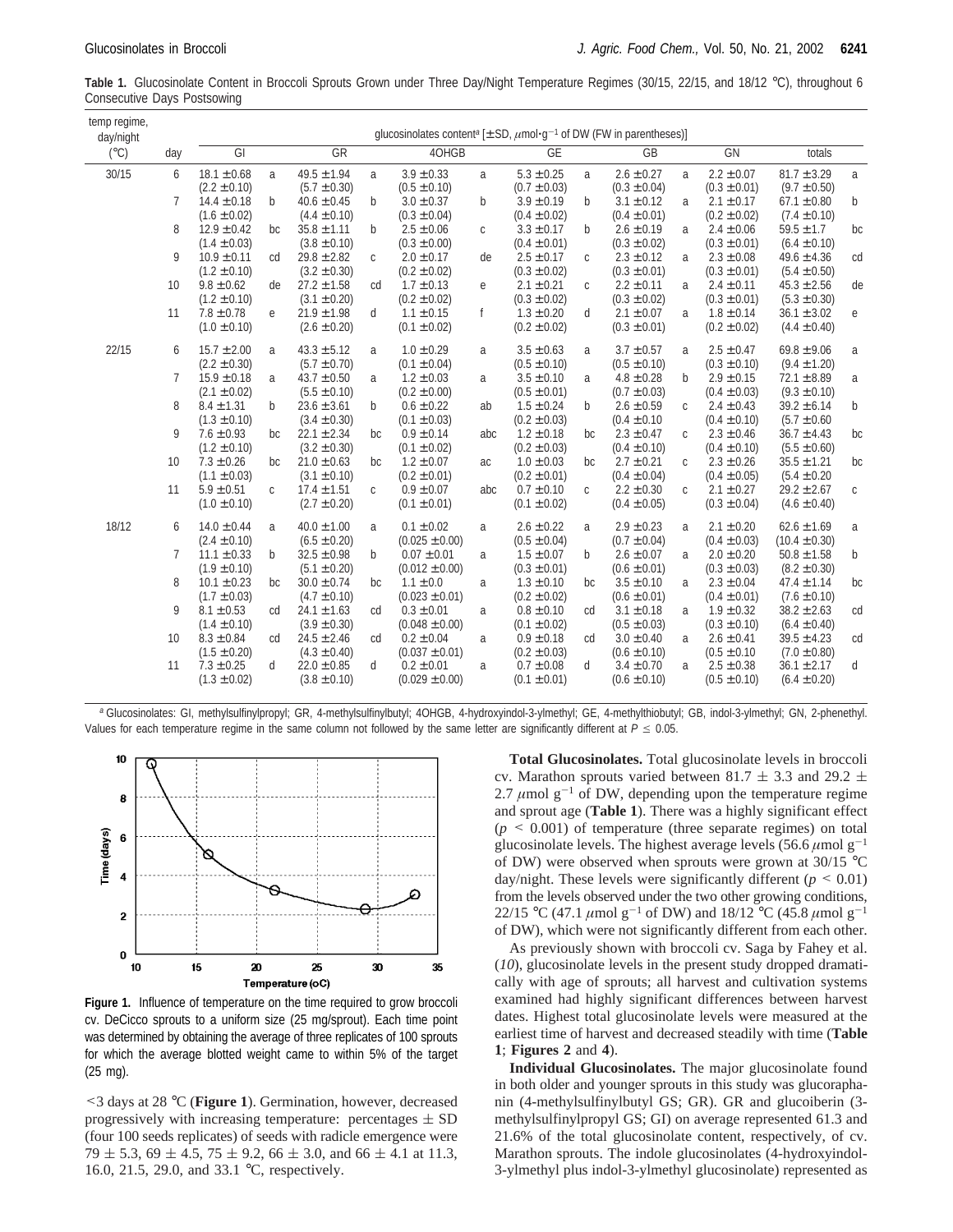

**Figure 2.** QRIP of whole broccoli cv. Saga sprouts at 0 (seed), 1, 2, 3, 5, and 6 days postsowing: ( $\bullet$ ) whole sprout;  $\bullet$ ) cotyledons;  $\bullet$ ) hypocotyls; (+) radical, roots;  $(\triangle)$  seed coats. Bioassays were conducted in microtiter plates using Hepa 1c1c7 murine hepatoma cells as described by Fahey et al. (*10*) and Prochaska and Santamaria (*18*), and purified myrosinase was added directly to sprout extracts immediately prior to assay. Sprouts were grown at 22.5 °C with a 16:8 h photoperiod, and sprout parts were dissected from 20 representative plants and pooled for analysis at both 1 and 6 days postsowing. **Figure 3.** (A) Influence of cultivation temperature on glucosinolate content

much as 8.4% of the total content. Glucoerucin (GE; 4-methylthiobutyl glucosinolate) and gluconasturtiin (GN; 2-phenylethyl glucosinolate) were present at even lower levels and accounted for only 4.2 and 4.6% of the total glucosinolate content of cv. Marathon sprouts, respectively (**Table 1**). Total methylthioalkyl glucosinolates  $(GR + GI + GE)$  in cv. DeCicco sprouts grown to a size of 25 mg FW ranged from 8.8 to 15.1 *µ*mol/g of FW, and total indole glucosinolates ranged from 0.66 to 2.8 *µ*mol/g oF FW (**Figure 3A**).

The general glucosinolate profile of broccoli sprouts in this study (**Table 1**; **Figures 3A**, **4**, and **5**) is similar to that reported by Fahey et al. (*10*), who found that indole glucosinolates accounted for <10% of total glucosinolates, with high levels of GR and lesser quantities of GI and GE in 3-day-old sprouts of >70 cultivars. They did not identify GN as a component of broccoli sprouts, whereas we have shown that it is present at very low levels in sprouts of broccoli cv. Marathon (**Table 1**). The glucosinolate profiles, expressed as a percent of total glucosinolates, are compared in **Figure 5** for 3-day-old sprouts of seven representative broccoli cultivars. GR and GI make up the vast majority of the glucosinolates in all but one of these cultivars, Green Comet, which presents a striking comparison. The presence of a pronounced glucosinolate peak corresponding to what had tentatively been identified as GN was repeated with multiple accessions of this cultivar and had not been observed by Fahey and Stephenson (*23*) in any of the >70 other cultivars examined. When inflorescences at the vegetable or heading stage from plants of this variety were examined, a similar anomaly persisted (data not shown). Thus, with this notable exception, large differences in glucosinolate profiles as a function of plant genotype are relatively minor compared to sprout age and temperature effects and are under investigation in the authors' laboratories. Age effects shown herein (**Table 1**; **Figures 2** and **4**), however, are entirely consistent with those previously shown by Fahey et al. (10) with 0-10-day-old broccoli sprouts of cv. Saga. Once light-grown sprouts emerge from the seed (e.g., in the 48 h period following initiation of imbibition), they rapidly develop functional chloroplasts and begin to photosynthesize. At this point they cease being dependent upon their cotyledonary



in broccoli cv. DeCicco sprouts. Each value represents the average of three 100 sprout replicates. All sprouts were grown to a uniform size of 25 mg by controlling the duration of growth at a constant temperature as indicated in **Figure 1**. (B) Influence of cultivation temperature on QRIP in these broccoli sprouts. Bioassays were conducted in microtiter plants using Hepa 1c1c7 murine hepatoma cells as described by Fahey et al. (*10*) and Prochaska and Santamaria (*18*), and purified myrosinase was added directly to sprout extracts immediately prior to assay.



**Figure 4.** Glucoraphanin content of hypocotyl/epicotyl axes of broccoli cv. Marathon sprouts grown at 30/15 °C (14/10 h day/night cycle).

energy reserves, and ultimately their glucosinolate patterns start to approach those of mature broccoli (*9*, *<sup>10</sup>*, *<sup>21</sup>*-*24*) in which indole glucosinolates can account for over half of the total glucosinolate content.

The isothiocyanate derivative of glucoraphanin, known as sulforaphane, has been shown to be the principal, potent, monofunctional inducer of phase 2 detoxication enzymes in broccoli (*7*). It has tumor prevention activity and serves as an indirect antioxidant (*8*, *10*, *11*, *25*). The above-referenced experiments with broccoli sprouts cv. Saga, and other subsequent work with both sprouts and mature broccoli, have all shown highly significant correlations between glucoraphanin content and the induction of quinone reductase (phase 2 enzyme) activity (*5*, *10*, *21*, *23*, *24*). A very strong linear correlation between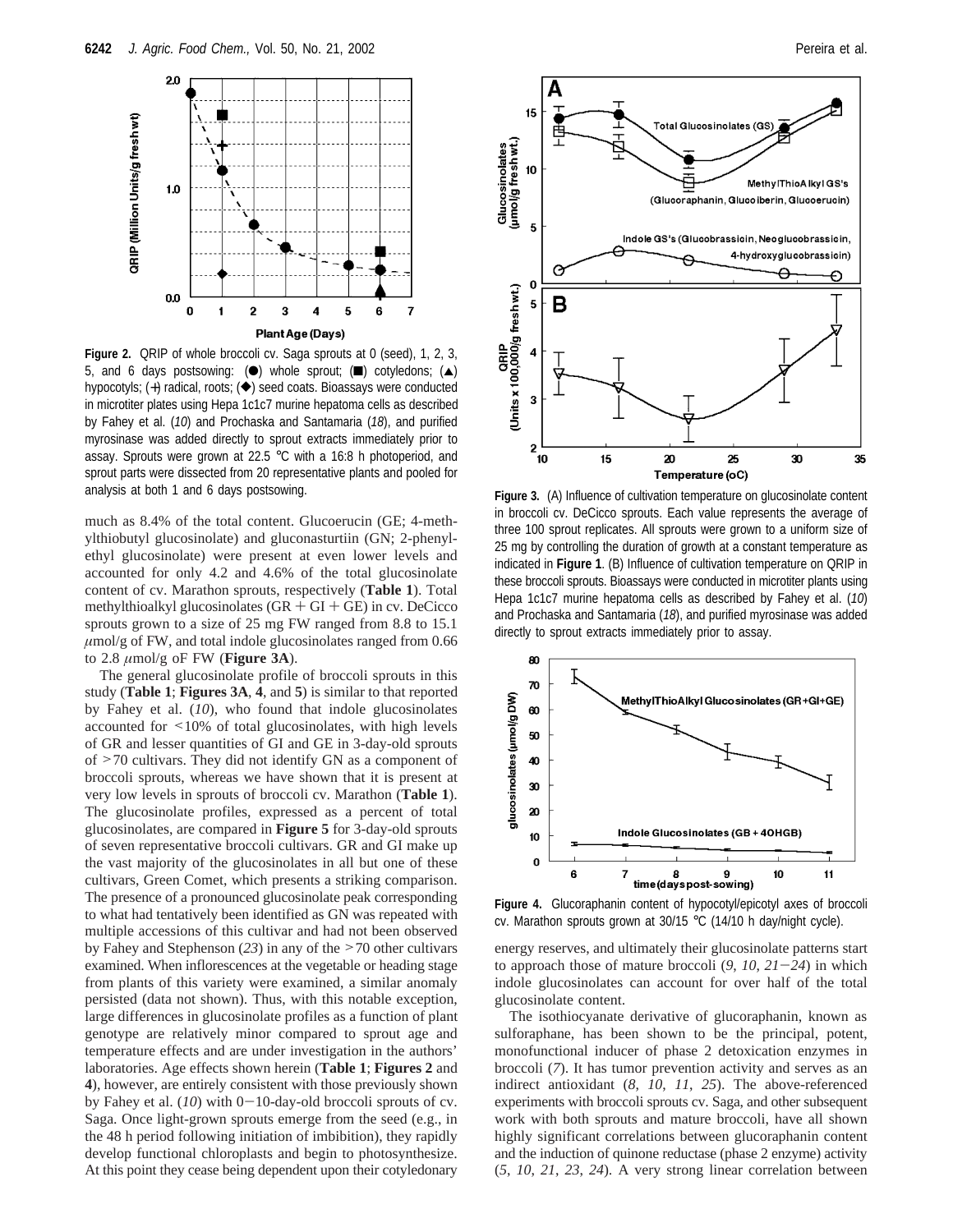

**Figure 5.** Relative glucosinolate content in 3-day sprouts of seven broccoli cultivars. Total glucosinolate content ranged from 11.1 to 21.3 *µ*mol/g of FW in these seven cultivars. Note that there were two unidentified glucosinolate peaks (not shown) in cv. Green Comet, which accounted for an additional 15% of the total.

these two measures ( $r^2 = 0.747$ ) was also found in the present study for broccoli cv. DeCicco sprouts (**Figure 3**). Thus, all available evidence continues to point to broccoli sprouts with higher levels of GR as being most desirable from a cancer preventive and antioxidant perspective.

The other methylthioalkyl glucosinolates in broccoli sprouts, present at much lower concentrations than GR, were glucoiberin (GI; 3-methylsulfinylpropyl glucosinolate) and glucoerucin (GE; 4 methylthiobutyl glucosinolate). The cognate isothiocyanates of these GSs (iberin and erucin, respectively) also elevate phase 2 detoxication enzymes but each at only ∼10% the potency of sulforaphane (*6*). Although cancer protective benefits have also been ascribed to indole-3-carbinol, a myrosinase-catalyzed derivative of glucobrassicin (which is also present in the broccoli sprouts described herein), its potential health benefits are now actively being debated (*26*-*28*) and are beyond the scope of this paper. The presence of 2-phenylethyl glucosinolate, although in minor amounts (4.6% of the total glucosinolate content) could also have an additive effect on health protection due to the production of its cognate isothiocyanate, which has been shown to inhibit the induction of several types of cancer (*29*, *30*).

The analysis of variance revealed highly significant differences  $(p \le 0.001)$  in the major individual glucosinolates as a function of both temperature and harvest day. Although indole glucosinolate levels were not affected by temperature during the 6 day experiment of cv. Marathon sprouts, indole glucosinolate levels varied inversely with methylthioalkyl glucosinolates content in cv. DeCicco sprouts grown to a constant size (**Figure 3A**). Although indole glucosinolates are already very low in broccoli sprouts compared to broccoli inflorescences, this fortuitous inverse relationship between indole and methylthioalkyl glucosinolates may be further augmented by judicious selection of genotype and cultural conditions. This possibility is currently under investigation in the authors' laboratories.

The highest levels of the major individual glucosinolates, and thus of total glucosinolates, were observed when broccoli sprouts were grown under the 30/15 °C (day/night) temperature regime (**Table 1**; **Figure 4**) or when they were grown under either high (29 or 33.1 °C) or low (11.3 or 16 °C) constant temperatures (**Figure 3A**). This finding is in agreement with previous experiments with mature broccoli (*14*, *31*) in which supraoptimal temperatures for growth were shown to induce higher levels of glucosinolates.

The cancer protective effect of broccoli sprouts grown at different constant temperatures (bioassayed by the induction of

quinone reductase, a representative mammalian phase 2 enzyme) paralleled their methylthioalkyl glucosinolate contents under these growth conditions examined; both higher and lower temperatures yielded enhanced phase 2 enzyme inducer activity (**Figure 3B**), as did earlier developmental stages (**Figure 2**). The results reported herein thus bolster the evidence (*10*) that younger sprouts are the most highly chemoprotective. The harvest of only the aerial (hypocotyls and cotyledon) portion of the sprout is a reasonable practice from the perspective of capturing most of the protective glucosinolates from the plant: young developing roots have only a very small portion of the total glucosinolates and the phase 2 enzyme inducer potential in each sprout (**Figure 2**). Growth at either supra- or suboptimal temperatures caused dramatic (72 and 51%, respectively) and significant increases in the glucoraphanin content and phase 2 enzyme inducer potential of young (25 mg FW) sprouts (**Figure 3b**) in a highly controlled laboratory environment. The wisdom of using such elevated sprouting temperatures for sprouts intended for human consumption is questionable, however, due to the enhanced potential for development of undesirable bacterial flora at these elevated temperatures.

#### **ABBREVIATIONS USED**

DW, dry weight; FW, fresh weight; GB, glucobrassicin, indol-3-ylmethyl glucosinolate; GE, glucoerucin, 4-methylthiobutyl glucosinolate; GI, glucoiberin; 3-methylsulfinylpropyl glucosinolate; GN, gluconasturtiin, 2-phenylethyl glucosinolate; GR, glucoraphanin, 4-methylsulfinylbutyl glucosinolate; GS, glucosinolate; NGB, neoglucobrassicin, 1-methoxyindol-3-ylmethyl glucosinolate; QR, quinone reductase; QRIP, quinone reductase inducer potential.

#### **LITERATURE CITED**

- (1) Rosa, E. Chemical composition. In *Biology of Brassica Coenospecies*; Gomez-Campo, C., Ed.; Elsevier Science: Amsterdam, The Netherlands, 1999; Chapter 10.
- (2) U.S. Department of Agriculture, Agricultural Research Service. USDA Nutrient Database for Standard Reference, release 14; Nutrient Data Laboratory Home Page, 2001; http://www.nal. usda.gov/fnic/foodcomp.
- (3) Kurilich, A. C.; Tsau, G. J.; Brown, A.; Howard, L.; Klein, B. P.; Jeffery, E. H.; Kushad, M.; Wallig, M. A.; Juvik, J. A. Carotene, tocopherol, and ascorbate contents in subspecies of *Brassica. oleracea*. *J. Agric. Food. Chem.* **<sup>1999</sup>**, *<sup>47</sup>*, 1576-81.
- (4) Souci, S. W.; Fachmann, W.; Kraut, H. *Food Composition and Nutrient Tables*, 5th ed.; Deutsche Forschungsansalt für Lebensmittelchemie, Garching b. München; Scientific Publishers: Stuttgart, Germany, 1994; 1091 pp.
- (5) Shapiro, T. A.; Fahey, J. W.; Wade, K. L.; Stephenson, K. K.; Talalay, P. Disposition of chemoprotective glucosinolates and isothiocyanates of broccoli sprouts. *Cancer Epidemiol. Biomarkers Pre*V*.* **<sup>2001</sup>**, *<sup>10</sup>*, 501-508.
- (6) Zhang, Y.; Talalay, P.; Cho, C. G.; Posner, G. H. A major inducer of anticarcinogenic protective enzymes from broccoli: Isolation and elucidation of structure. *Proc. Natl. Acad. Sci. U.S.A.* **1992**, *<sup>89</sup>*, 2399-2403.
- (7) Talalay, P.; Fahey, J. W.; Holtzclaw, W. D.; Prestera, T.; Zhang, Y. Chemoprotection against cancer by phase 2 enzyme induction. *Toxicol. Lett.* **<sup>1995</sup>**, *82/83*, 173-179.
- (8) Fahey, J. W.; Talalay, P. Antioxidant functions of sulforaphane: A potent inducer of Phase 2 detoxication enzymes. *Food Chem. Toxicol*. **<sup>1999</sup>**, *<sup>37</sup>*, 973-979.
- (9) Rosa, E.; Rodrigues, A. S. Total and individual content in 11 broccoli cultivars grown in early and late seasons. *HortScience* **<sup>2001</sup>**, *<sup>36</sup>*, 56-59.